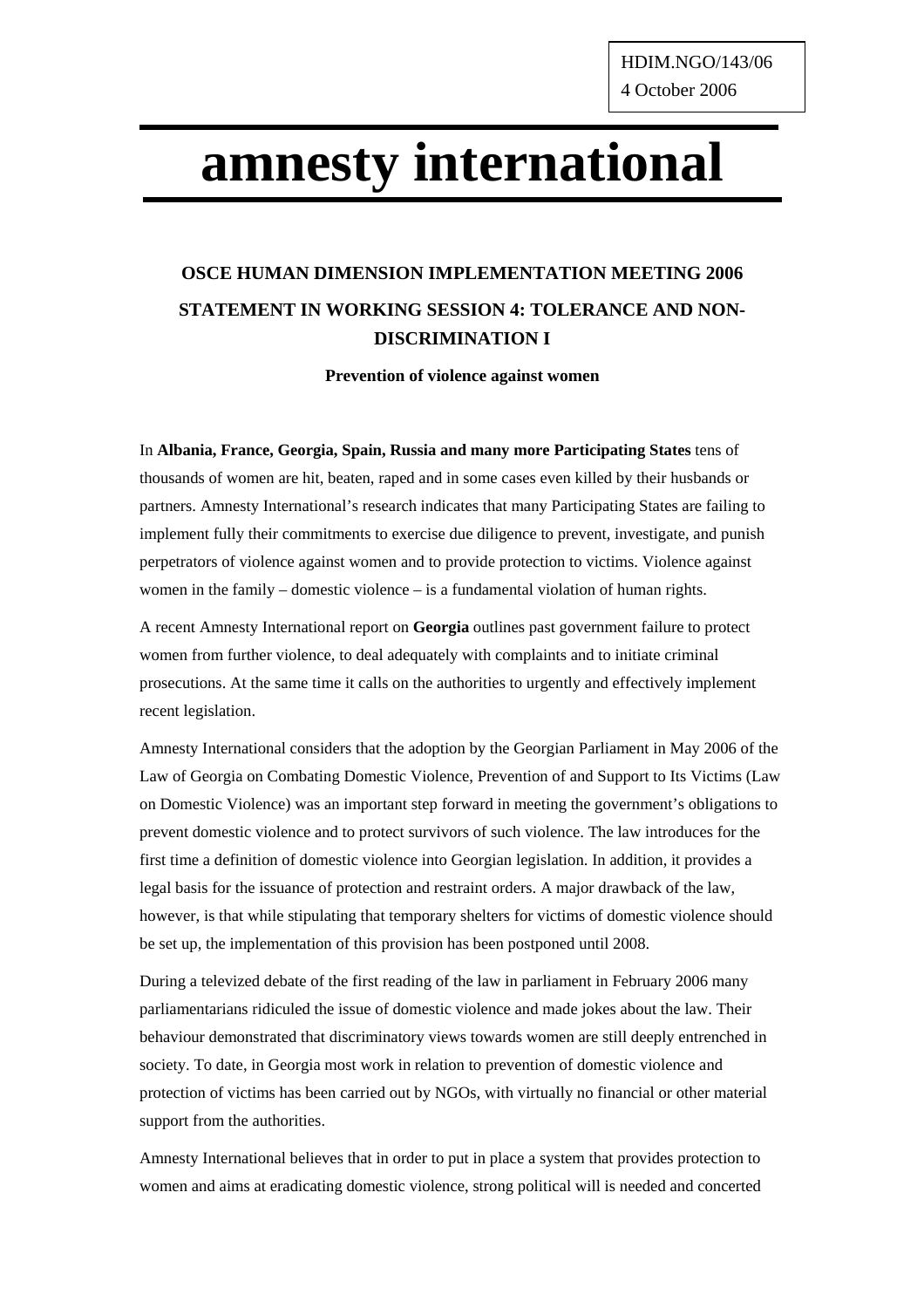action must be taken by the authorities. It is crucial that the Georgian authorities closely cooperate with local NGOs working on domestic violence when devising strategies on how to implement the relevant international principles and how to apply them in the Georgian context.

A recent Amnesty International report presents a comprehensive discussion of the types of violence experienced by women in **France**

The report focuses on two major types of violence:

- Violence against women by a spouse or partner, irrespective of the origins, nationalities, occupations or social positions of the women concerned;
- Trafficking in women for the purpose of prostitution.

The report also explores gender-based violence and the obstacles to justice faced by migrant women, in particular in relation to forced marriages and female genital mutilation.

Amnesty International calls on the government of France to design and implement appropriate legislation and an inter-ministerial action plan – specifically focusing on prevention, prosecution, punishment and compensation, thus ensuring that the French government shows due diligence in eradicating gender-based violence against women on French territory, both domestically and in the context of trafficking for the purpose of prostitution;

In **Spain** Amnesty International has taken a keen interest in the drafting and progress of the Basic Law on Comprehensive Protection Measures to Tackle Gender-Based Violence (*Ley Orgánica de Medidas de Protección Integral contra la Violencia de Género*), which we shall refer to as the "Law Against Gender-based Violence" and made recommendations in relation to it during its passage through parliament.

The organization welcomed the step taken by the Spanish government to adopt a law designed to protect the rights of women facing gender-based violence.

On the first anniversary of the full entry into force of the Law Against Gender-based Violence, Amnesty International assessed the progress of its implementation to monitor the effectiveness of the measures introduced. Within this first year, some of the measures provided for have been adopted. These include:

- The creation of a Special Government Office dealing with Violence against Women;
- The establishment of specialized courts dedicated to hearing cases of violence against women;
- The creation of the National Observatory on Violence against Women;
- The appointment of a Public Prosecutor to deal with cases involving Violence against Women.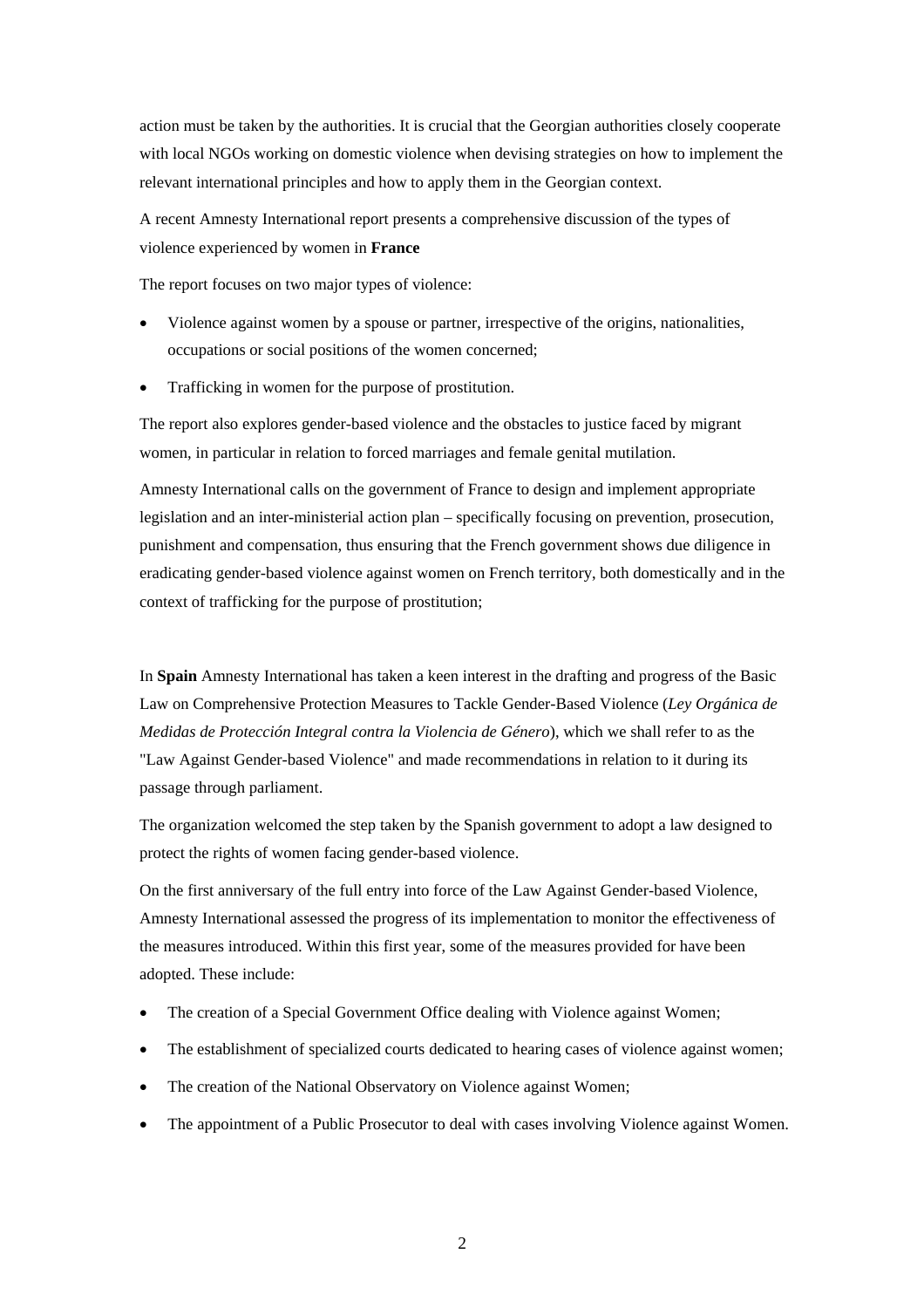Nonetheless, the lack of material and human resources remains an enduring factor in every link of the chain of agencies responsible for assistance, protection and justice in the face of gender-based violence. Amnesty International is calling for a sufficient and appropriate budgetary allocation to enable the measures set out in the Law Against Gender-based Violence to be put into practice.

Those resources which are available continue to be inadequate and unevenly distributed. Women who are irregular migrants are not entitled to the same assistance as Spanish nationals under the new Law.

One major shortcoming identified in every field subjected to analysis in this report concerns compulsory, adequate training, sensitive to gender issues and which probes deep into the roots of violence, designed for all professionals working with victims of gender-based violence. Currently, fewer than 10 per cent of health professionals, both men and women, benefit from any training.

This is an area of vital importance in dealing with physical and psychological consequences in victims of gender-based violence and the early detection of this kind of violence. In spite of the commitments made in the Law Against Gender-based Violence, violence against women does not appear to be a priority in the health sector; it is not included in the health indicators for the population or in the current draft Mental Health Strategy.

With regard to policing, Amnesty International welcomes the increase in numbers of specialist units in the national security forces, but points out that the number of such units is still insufficient. Amnesty International stresses the need for training initiatives not only for members of specialist units, but for police officers in general.

The road to justice is still barred by obstacles. Although the Law Against Gender-based Violence establishes the right to free access to justice for women, there is presently no lawyers' association (including those in Madrid and Vitoria and throughout Andalusia) providing legal representation for victims at police stations, resulting in a lack of legal assistance available for women when they file a complaint. On the other hand, the filing of a complaint can be a risky procedure for women who are irregular migrants in the country as they risk expulsion if their attempt to obtain a protection order is unsuccessful. This has a dissuasive effect on these women who wish to file a complaint.

Amnesty International believes that a specialized judicial response to gender-based violence is fundamental. However, the courts are not able to guarantee victims their privacy or security, due to lack of resources, excessive workload, delays in processing the civil cases and most significantly, a lack of staff training.

In **Albania** Amnesty International welcomes reports in the Albanian press earlier this year that the Director General of the State Police had "issued a directive for measures to be taken to implement the recommendations of Amnesty International for the protection of women who are victims of violence in the family."

3